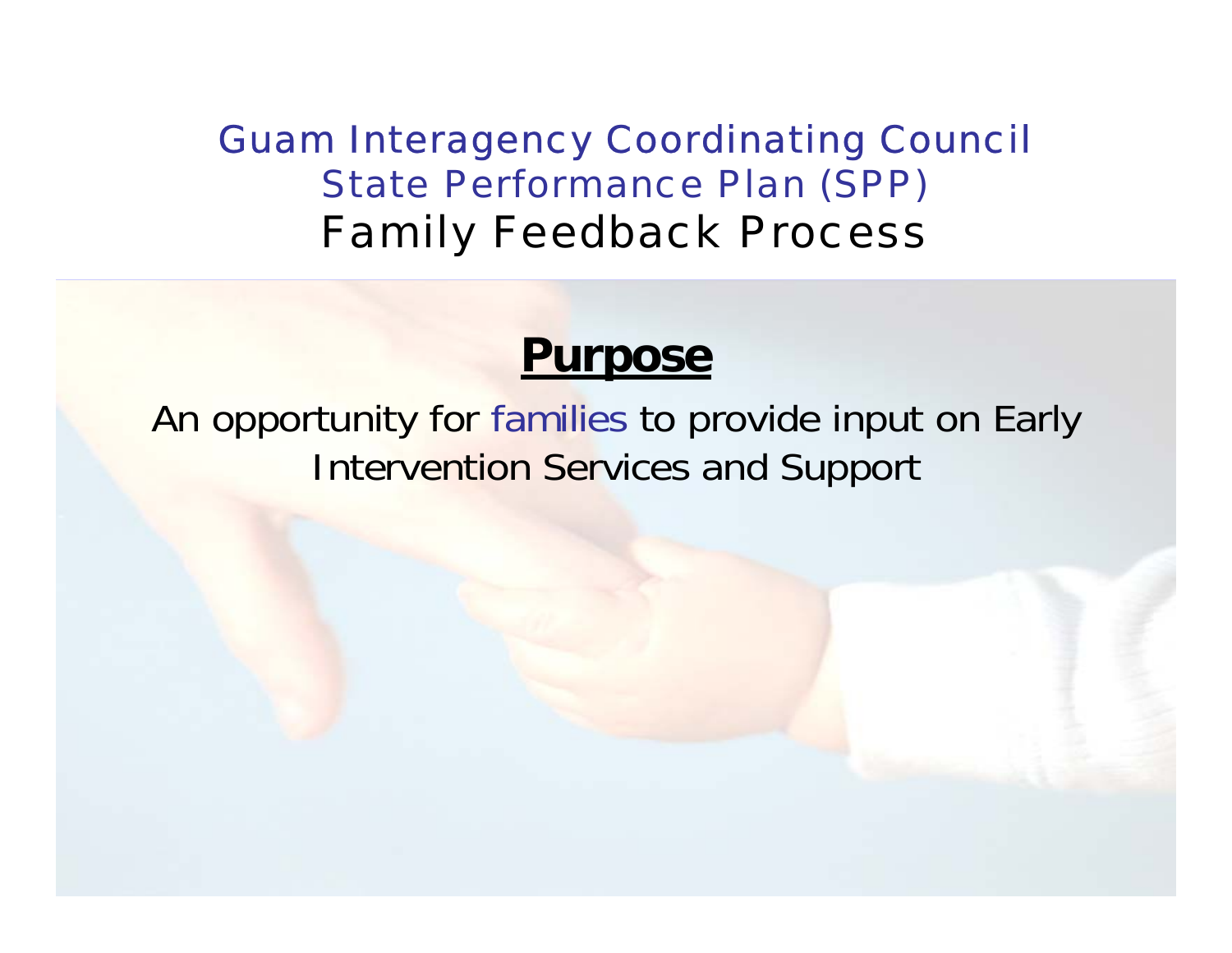# SPP: Indicator 4

Percent of family participating in Part C who report that early intervention services have helped the family:

- A. Know their rights;
- B. Effectively communicate their children's needs; and
- C. Help their children develop and learn.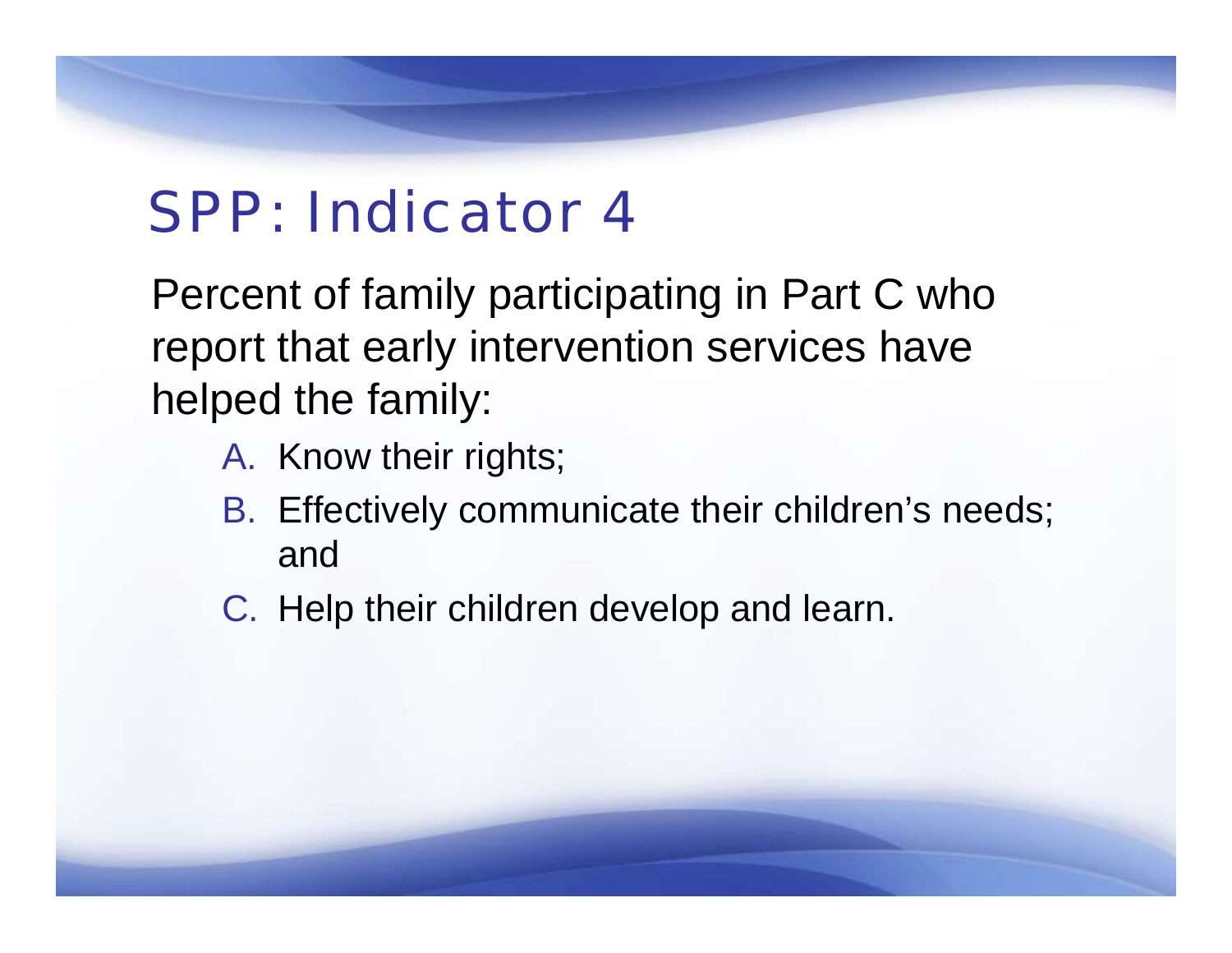# A. Know Their Rights . . .

- Consent to services
- **College** Examination of records
- i<br>List Complaints, Mediation, Due Process Procedures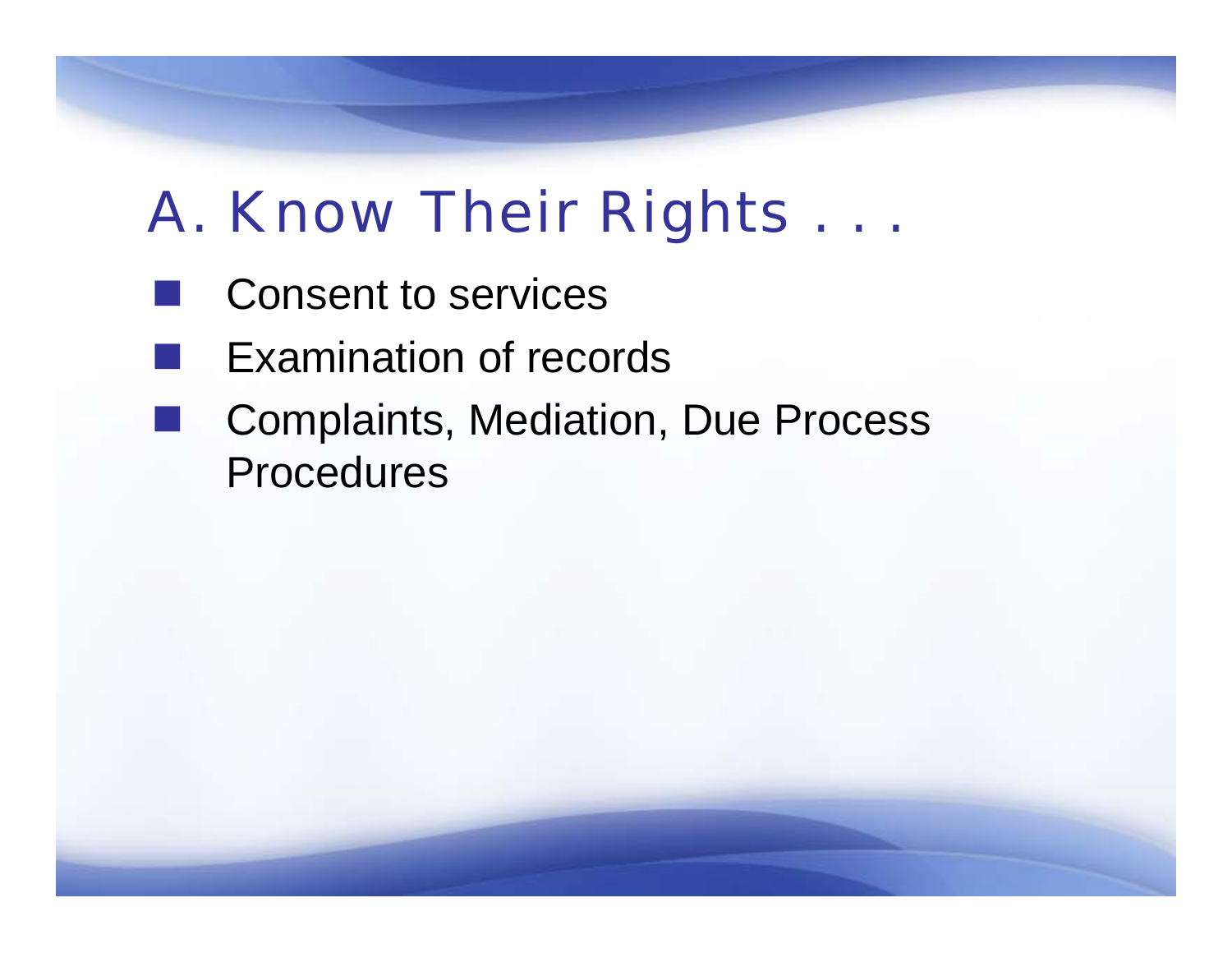# A. Know Their Rights . . .

- 13 parents received information on their rights
- 1 parent did not receive info on rights (from the beginning to current)
- GEIS was able to answer my questions
- GEIS paraprhased information to ensure that I understood my rights
- **STATE OF STATE OF STATE OF STATE OF STATE OF STATE OF STATE OF STATE OF STATE OF STATE OF STATE OF STATE** Language interpreter would help, ie Chuukese
- **STATE OF STATE OF STATE OF STATE OF STATE OF STATE OF STATE OF STATE OF STATE OF STATE OF STATE OF STATE**  Recommend to identify children early and increase awareness for parents—increase child find and aggressive outreach; increase funding to support EI;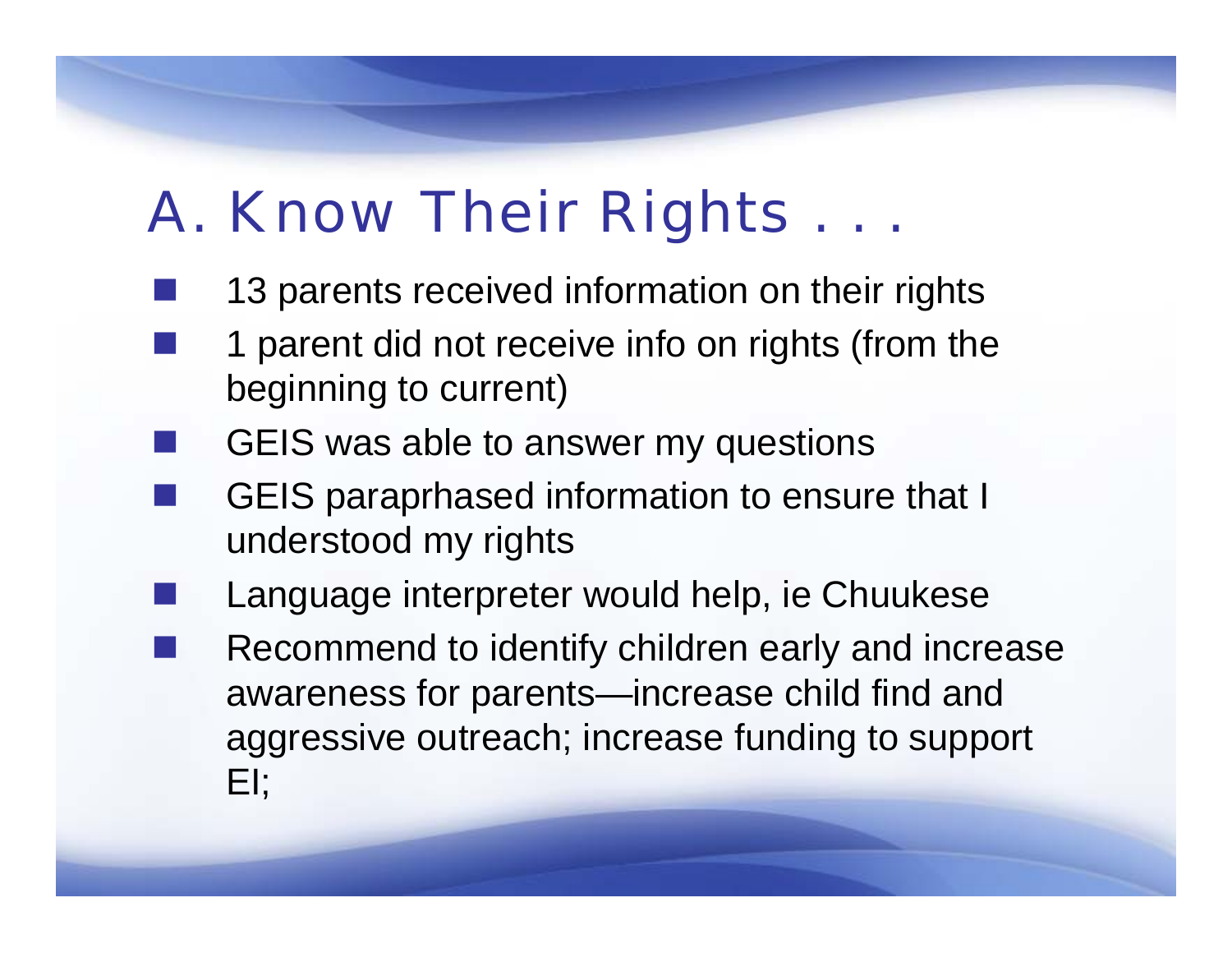### B. Effectively Communicate Their Children's Needs . . .

- Assessment
- h<br>M Individualized Family Service Plan
- **T** Transition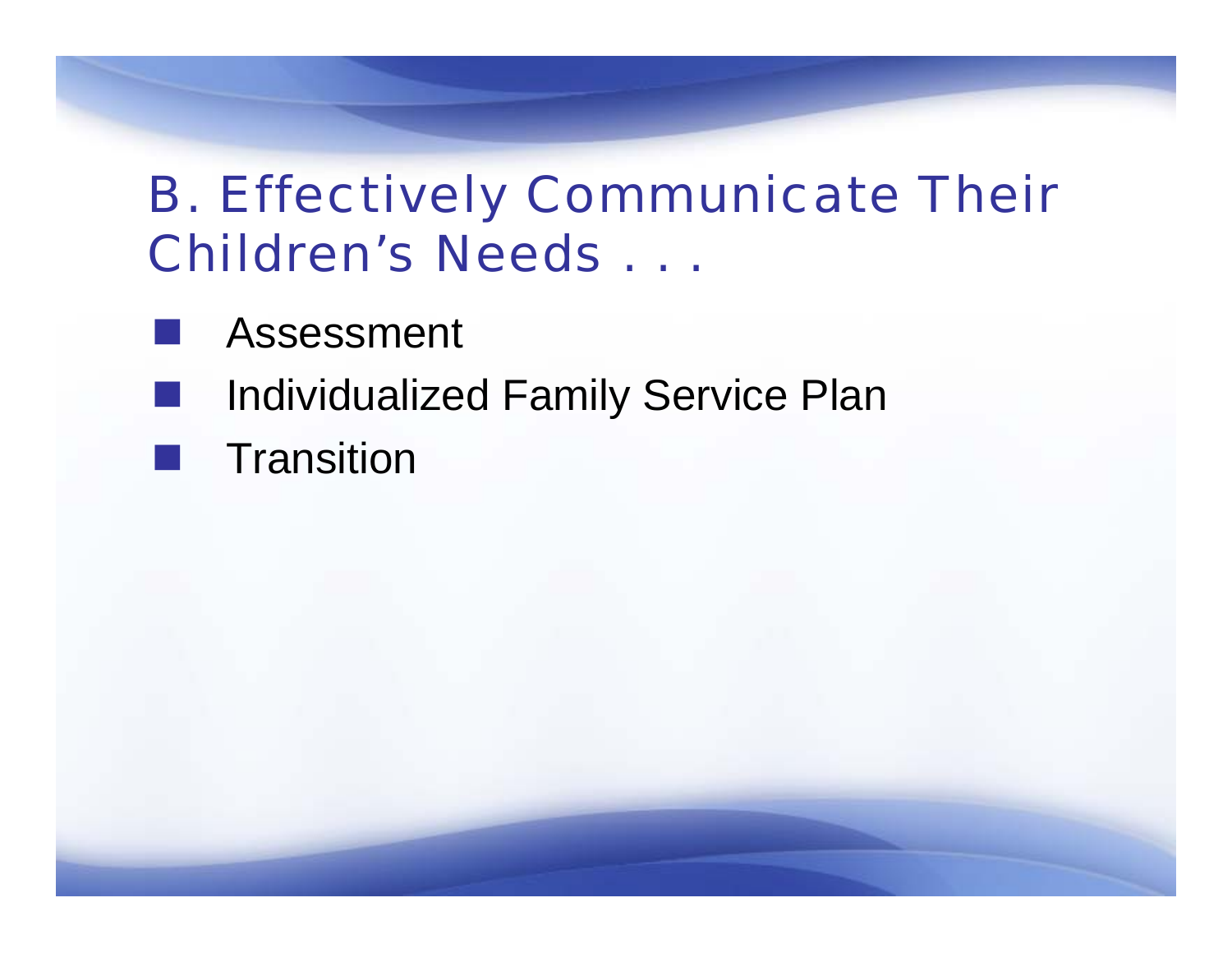### B. Effectively Communicate Their Children's Needs . . .

- Waiting for assessment (6 months) and still has not been done;
- Service provider is good; communicates well, nurturing,very positive, and how to reinforce information (11 families share this feeling)
- Need more information on therapy (OT/PT) and childcare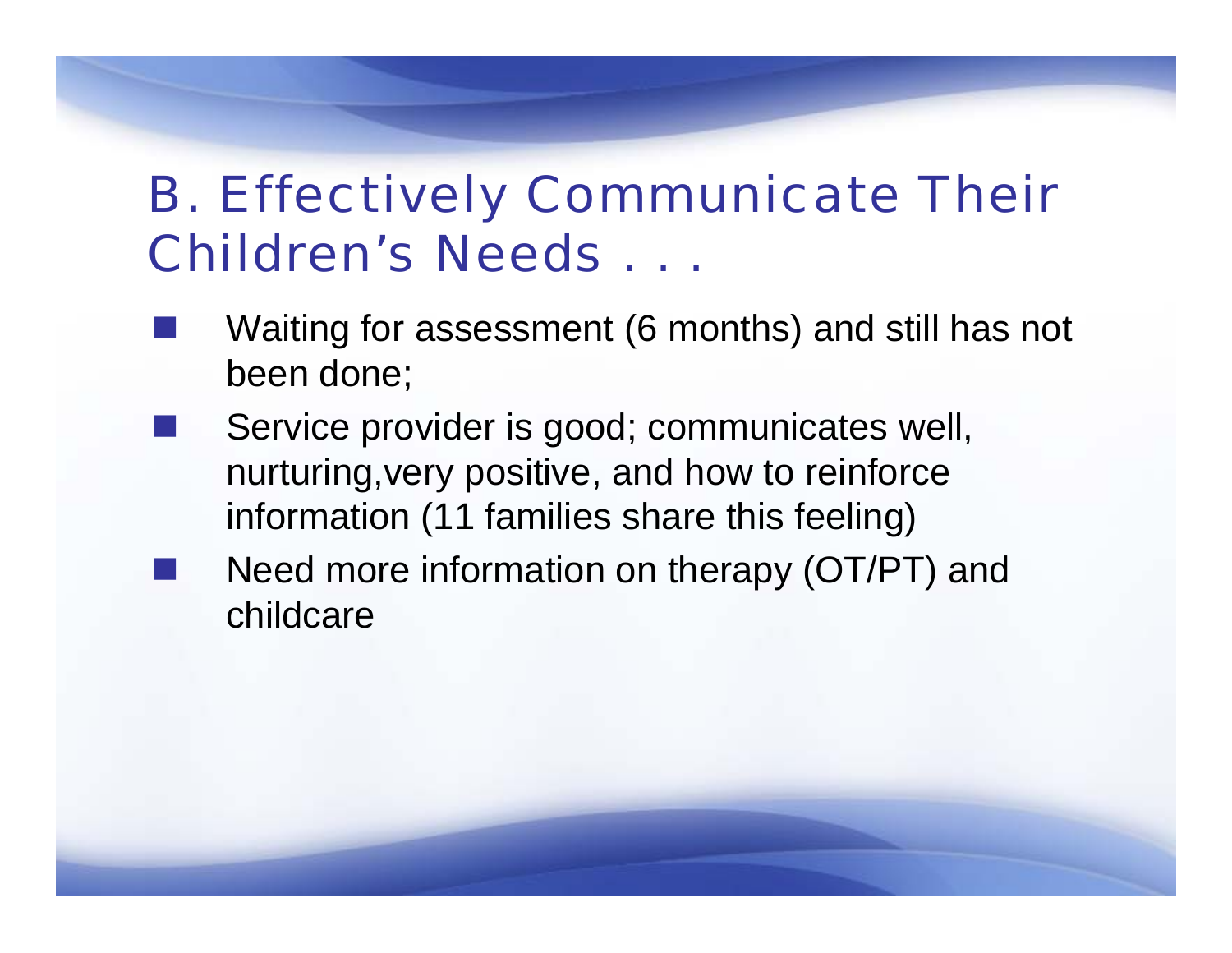### C. Help their Children Develop and Learn . . .

- Positive experiences with service provider, refreshed on information; communication is good (4 families share this experience)
- Through PTO programs/parent organizations can offer presentations in the schools within in villages to increase awareness among parents (3 parents involved in organizations)
	- 9 parents feel that there is a need to increase parent organizations

**Service Service** 

 Topics for parent organizations: share types of services available during PTO; doctors/clinics could also share types of services available; GEIS could show videos on the different types of services in addition to the pamphlets; ways to start parent